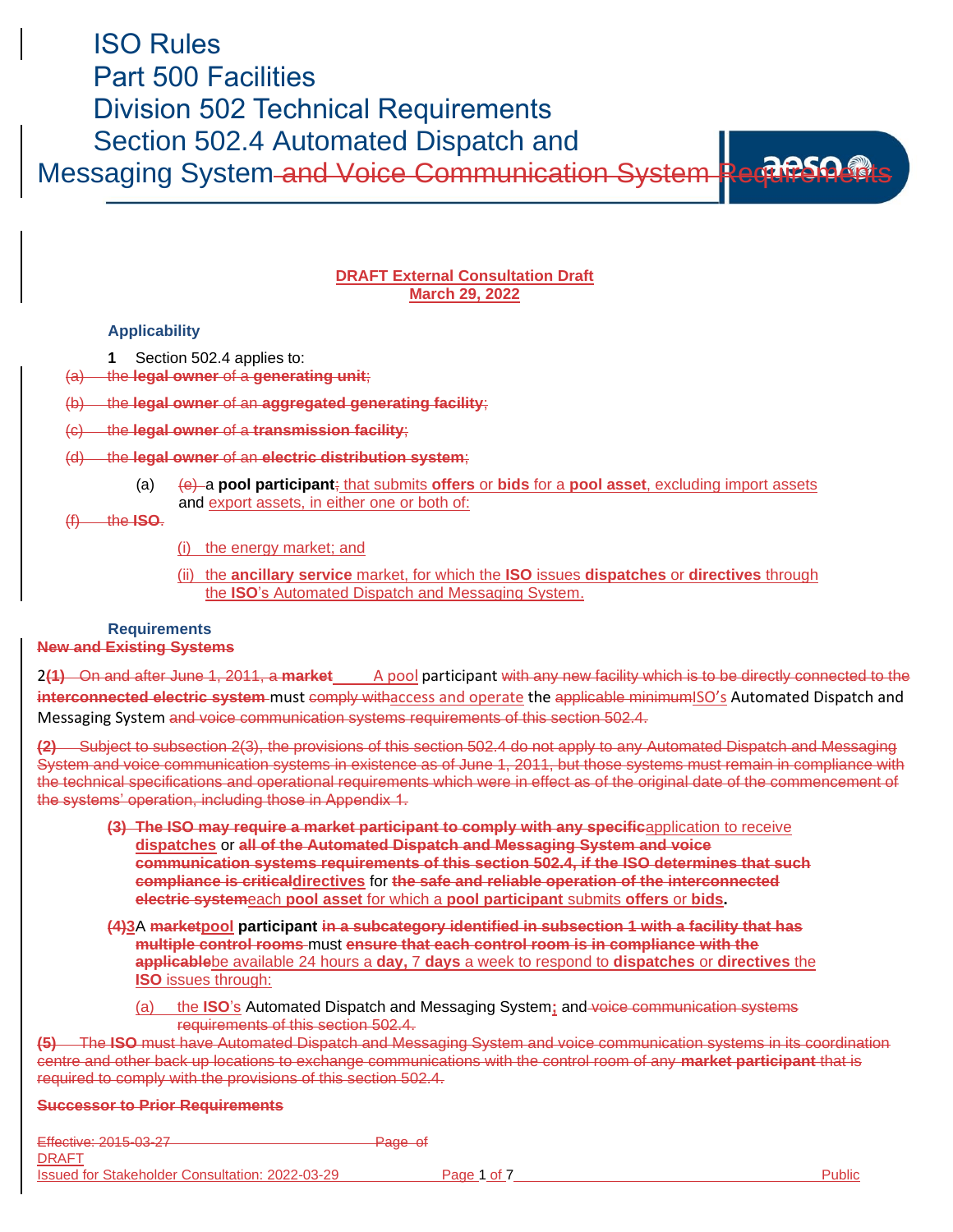# ISO Rules Part 500 Facilities Division 502 Technical Requirements Section 502.4 Automated Dispatch and Messaging System and Voice Communication System Requirement



**3** Subject to subsection 2, this section 502.4 succeeds the *Operational Voice Communications Standard* in effect as of September 7, 2005, and the prior standard or any drafts of it no longer will be in force and effect as of June 1, 2011.

#### **Systems Availability and Maintenance Requirements**

**4(1)** All Automated Dispatch and Messaging system and voice communication systems under this section 502.4 must be continuously operational twenty four (24) hours a **day**, seven (7) **days** a week.

**(2)** Those systems must be maintained and serviced generally in accordance with **good electric industry practice** to ensure they are continuously operational.

#### **Dedicated Primary Direct Access Telephone and Cell Phone Connections**

**5(1)** If there is a requirement under this section 502.4 for one (1) or more primary direct access telephone connections to the **ISO** coordination centre from a **market participant** control room, then the connection must be dedicated for the exclusive use of the **ISO** and the **market participant**, and must not be degraded by any other communication or data transfer activities if there is any shared equipment or functionality associated with the connection.

**(2)** Each primary direct access telephone connection must be dedicated to the specific applicable operational function in the **ISO** coordination centre.

**(3)** Each primary direct access telephone number must be a primary number with automatic forwarding to another number if the primary number is busy or otherwise not available, and the use of voice mail is prohibited.

**(4)** Cell phone service may be used as a primary direct access telephone connection if it satisfies the requirements of subsections 4 and 5.

#### **Mobile Satellite Telephone Service**

**6(1)** If there is a requirement under this section 502.4 for mobile satellite network telephone service to the **ISO** from a **market participant**, then the service must be commercially available for one-to-one communications with the **ISO**.

**(2)** If there is a requirement for such service to be available for **dispatch** purposes, then the service must allow for multiple party communications, including those between the **ISO** and the **market participant**.

#### **Specific Requirements**

**7** The more specific systems requirements are as set out in the following Table 1:

#### **Table 1**

#### **Automated Dispatch and Messaging System and Voice Communication Systems Requirements**

| <b>A. Market Participant</b><br><del>Subcategory</del>                                | <b>B. Primary Requirements</b>                                                                                                                                                                                | <b>C. Emergency and Backup Requirements</b>                                                                         |
|---------------------------------------------------------------------------------------|---------------------------------------------------------------------------------------------------------------------------------------------------------------------------------------------------------------|---------------------------------------------------------------------------------------------------------------------|
| 1. A pool participant who may<br>receive an energy market<br>dispatch or a directive. | 1. Automated Dispatch and<br><b>Messaging System; plus</b><br>2. A commercial service with a<br>primary direct access telephone<br>connection from the control room<br>to the <b>ISO</b> coordination centre. | None required.                                                                                                      |
| 2. A pool participant who may<br>receive an ancillary service                         | 1. Automated Dispatch and<br><b>Messaging System; plus</b>                                                                                                                                                    | One of the following additional services connecting<br>from the control room to the <b>ISO</b> coordination centre: |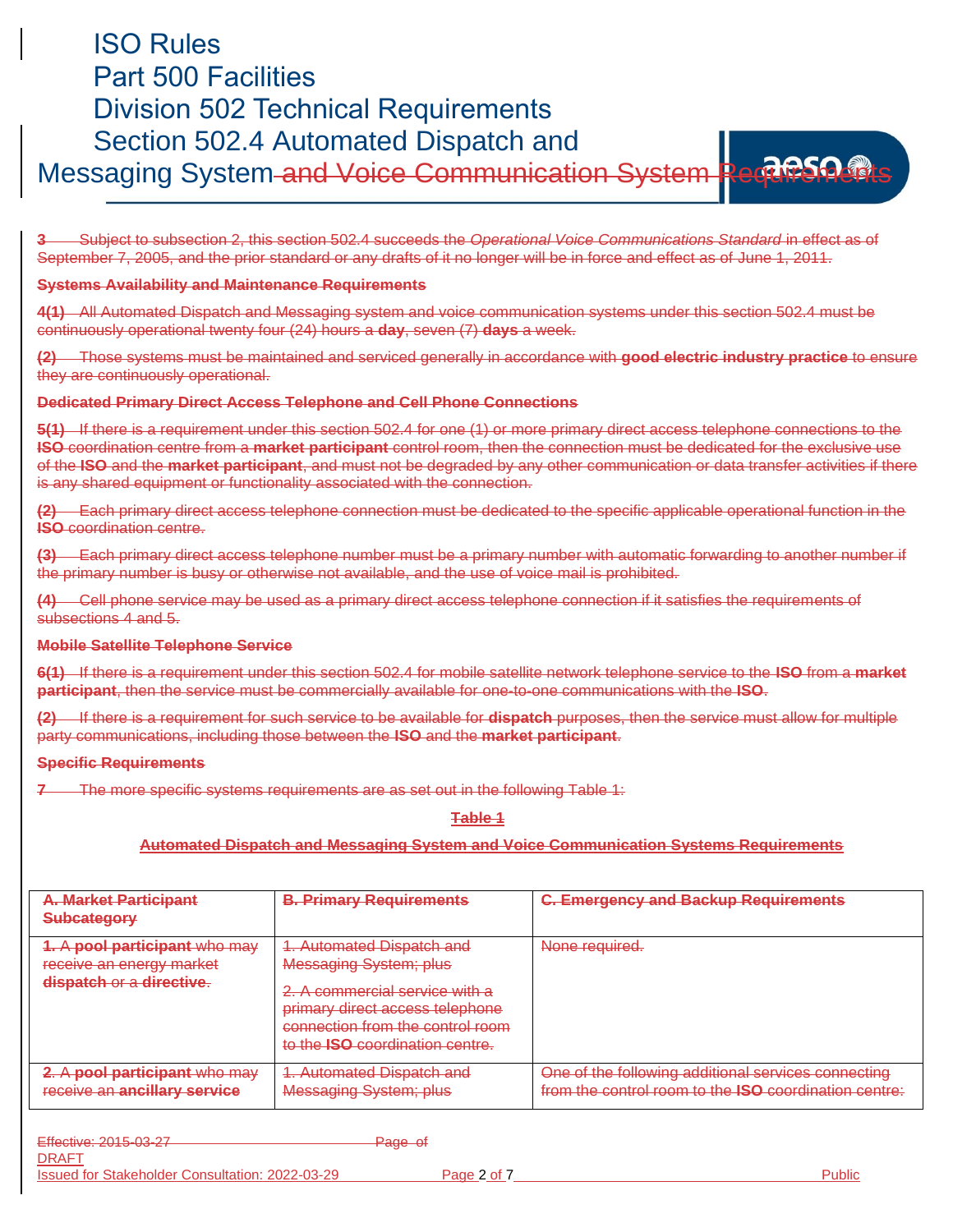| <b>Division 502 Technical Requirements</b><br>Section 502.4 Automated Dispatch and                                                                                                                                                                                                                    |                                                                                                                                                                                                                      |                                                                                                                                                                                                                                                                                                                                                                                                                                                                                                            |  |  |  |
|-------------------------------------------------------------------------------------------------------------------------------------------------------------------------------------------------------------------------------------------------------------------------------------------------------|----------------------------------------------------------------------------------------------------------------------------------------------------------------------------------------------------------------------|------------------------------------------------------------------------------------------------------------------------------------------------------------------------------------------------------------------------------------------------------------------------------------------------------------------------------------------------------------------------------------------------------------------------------------------------------------------------------------------------------------|--|--|--|
| Messaging System and Voice Communication System Rectives                                                                                                                                                                                                                                              |                                                                                                                                                                                                                      |                                                                                                                                                                                                                                                                                                                                                                                                                                                                                                            |  |  |  |
| <b>A. Market Participant</b><br><b>Subcategory</b>                                                                                                                                                                                                                                                    | <b>B. Primary Requirements</b>                                                                                                                                                                                       | <b>C. Emergency and Backup Requirements</b>                                                                                                                                                                                                                                                                                                                                                                                                                                                                |  |  |  |
| dispatch or a directive.                                                                                                                                                                                                                                                                              | 2. A commercial service with a<br>primary direct access telephone<br>connection from the control room<br>to the <b>ISO</b> coordination centre.<br>with the service having mute and<br>conference call capabilities. | 1. A mobile satellite network telephone and dispatch<br>service:<br>2. A back up direct access telephone connection; or<br>3. A utility orderwire service.                                                                                                                                                                                                                                                                                                                                                 |  |  |  |
| 3. A legal owner of a<br>generating unit or aggregated<br>generating facilities<br>connecting to the<br>interconnected electric<br>system at a voltage of less than<br>or equal to 25kV.                                                                                                              | 1. A commercial service with a<br>primary direct access telephone<br>connection from the control room<br>to the <b>ISO</b> coordination centre.                                                                      | None required.                                                                                                                                                                                                                                                                                                                                                                                                                                                                                             |  |  |  |
| 4. A legal owner of a<br>generating unit or aggregated<br>generating facilities<br>connecting to the<br>interconnected electric<br>system at a voltage of greater<br>than 25kV where the<br>aggregated electric energy<br>output at the point of connection<br>is less than 50 MW.                    | 1. A commercial service with a<br>primary direct access telephone<br>connection from the control room<br>to the <b>ISO</b> coordination centre.                                                                      | A back up direct access telephone connection from<br>the control room to the <b>ISO</b> coordination centre.                                                                                                                                                                                                                                                                                                                                                                                               |  |  |  |
| 5. A legal owner of a<br>generating unit or aggregated<br>generating facilities<br>connecting to the<br>interconnected electric<br>system at a voltage of greater<br>than 25 kV where the<br>aggregated electric energy<br>output at the point of connection<br>is equal to or greater than 50<br>MW. | 1. A commercial service with a<br>primary direct access telephone<br>connection from the control room<br>to the ISO coordination centre.<br>with the telephone having mute<br>and conference call capabilities.      | One of the following additional services connecting<br>from the control room:<br>1. A direct access telephone connection to the control<br>room of the legal owner of the transmission facility<br>providing the interconnected electric system<br>connection;<br>2. A mobile satellite telephone service to the ISO<br>coordination centre;<br>3. A back up direct access telephone connection to<br>the ISO coordination centre; or<br>4. A utility orderwire service to the ISO coordination<br>centre. |  |  |  |
| 6. A legal owner of a<br>generating unit providing a<br>black start capability service.                                                                                                                                                                                                               | 1. A commercial service with a<br>primary direct access telephone<br>connection from the control room<br>to the ISO coordination centre.<br>with the service having mute and<br>conference call capabilities.        | One of the following additional services connecting<br>from the control room:<br>1. A direct access telephone connection from the<br>control room to the operations room of the legal<br>owner of the transmission facility providing the<br>interconnected electric system connection;                                                                                                                                                                                                                    |  |  |  |

ISO Rules

Part 500 Facilities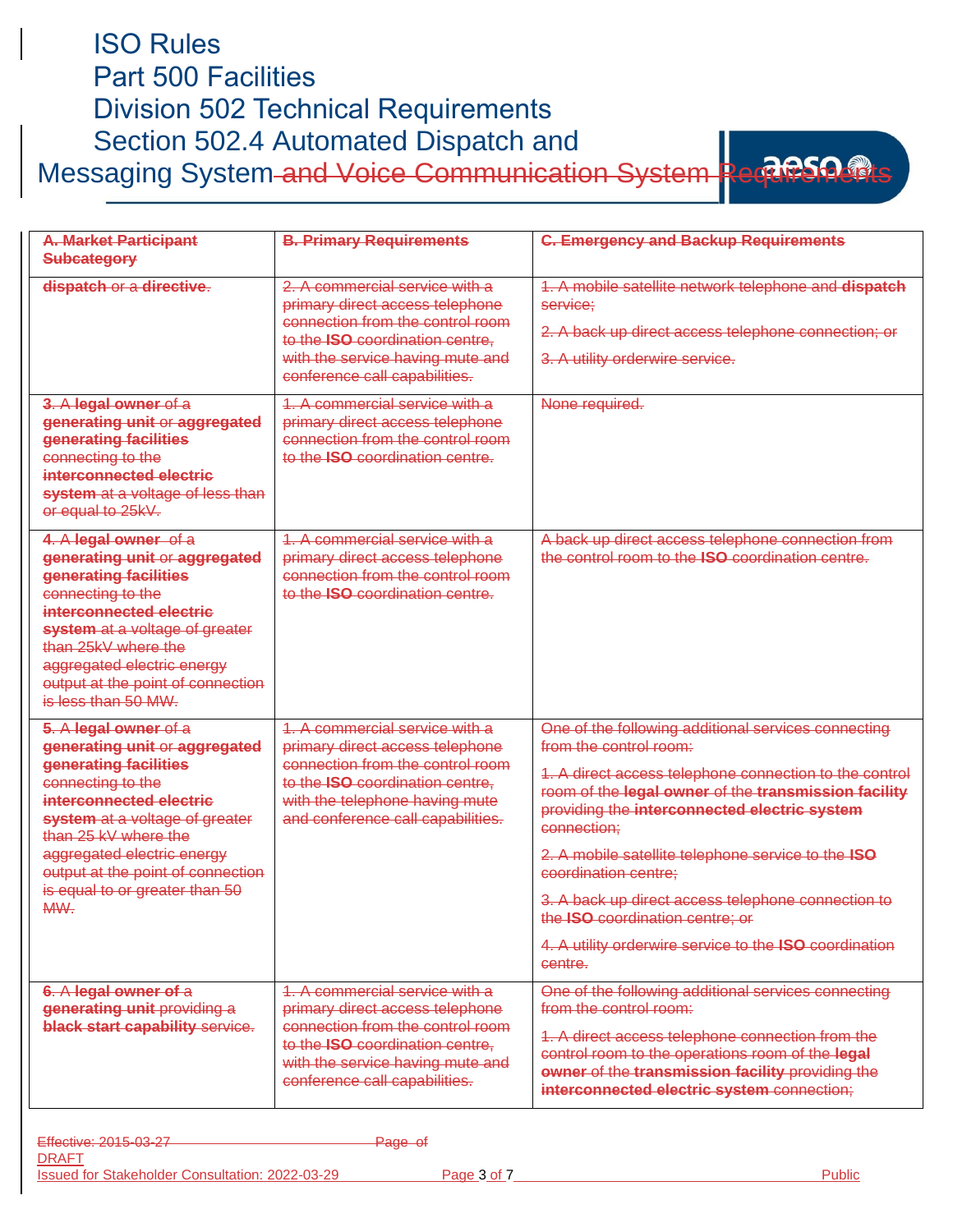## ISO Rules Part 500 Facilities Division 502 Technical Requirements Section 502.4 Automated Dispatch and Messaging System and Voice Communication System Requirer



| <b>A. Market Participant</b><br>Subcategory                                                                                                             | <b>B. Primary Requirements</b>                                                                                                                                                                                    | <b>C. Emergency and Backup Requirements</b>                                                                                                                                                                                                                                                                                                                                                                                                                     |
|---------------------------------------------------------------------------------------------------------------------------------------------------------|-------------------------------------------------------------------------------------------------------------------------------------------------------------------------------------------------------------------|-----------------------------------------------------------------------------------------------------------------------------------------------------------------------------------------------------------------------------------------------------------------------------------------------------------------------------------------------------------------------------------------------------------------------------------------------------------------|
|                                                                                                                                                         |                                                                                                                                                                                                                   | 2. A back up direct access dedicated commercial<br>telephone connection from the control room to the<br><b>ISO</b> coordination centre; or<br>3. A utility orderwire service from the control room to<br>the <b>ISO</b> coordination centre.                                                                                                                                                                                                                    |
| 7. A legal owner of a<br>transmission facility, except<br>those who operate only radial<br>transmission system<br>equipment.                            | 1 A commercial service with<br>primary direct access telephone<br>connection from the control room<br>to the <b>ISO</b> coordination centre.<br>with the service having mute and<br>conference call capabilities. | One of the following additional services connecting<br>from the control room to the ISO coordination centre:<br>1. A mobile satellite network telephone service;<br>2. A back up direct access telephone connection; or<br>3. A utility orderwire service.                                                                                                                                                                                                      |
| 8. A legal owner of a<br>transmission facility operating<br>only radial transmission<br>system equipment.                                               | 1 A commercial service with<br>primary direct access telephone<br>connection from the control room<br>to the <b>ISO</b> coordination centre.                                                                      | 1. A back up direct access telephone connection from<br>the control room to the <b>ISO</b> coordination centre                                                                                                                                                                                                                                                                                                                                                  |
| 9. A legal owner of an electric<br>distribution system.                                                                                                 | 1. A commercial service with<br>primary direct access telephone<br>connection from the control room<br>to the <b>ISO</b> coordination centre                                                                      | None required.                                                                                                                                                                                                                                                                                                                                                                                                                                                  |
| 10. A legal owner of an<br>electric distribution system<br>who contributes <b>load</b> additions<br>for black start capability<br>process requirements. | 1 A commercial service with<br>primary direct access telephone<br>connection from the control room<br>to the <b>ISO</b> coordination centre.                                                                      | One of the following additional services connecting<br>from the control room:<br>1. A direct access telephone connection to the legal<br>owner of the transmission facility providing the<br>transmission system connection associated with the<br><b>black start capability service.</b><br>2. A mobile satellite network telephone service to the<br><b>ISO</b> coordination centre; or.<br>3. A utility orderwire service to the ISO coordination<br>centre. |

#### **Emergency and Back Up Communication Systems Requirements**

**8** Each applicable **market participant** and the **ISO** must use the specified emergency and back up communication systems when there is an event that causes a primary communication system to be materially disrupted or impaired, including an event such as:

(a) a real time **system emergency** condition, as may be referenced in any **reliability standard**; or

(b) a **disturbance** or interruption of service by any provider of a primary communications system service.

**Testing of Emergency and Back Up Communication Systems**

**9(1)** The **ISO** must conduct tests for all emergency and back up communication systems on a reasonable basis and the testing

Effective: 2015-03-27 **Page of** Page of

DRAFT Issued for Stakeholder Consultation: 2022-03-29 Page 4 of 7 Public Public Public Public Public Public Public Public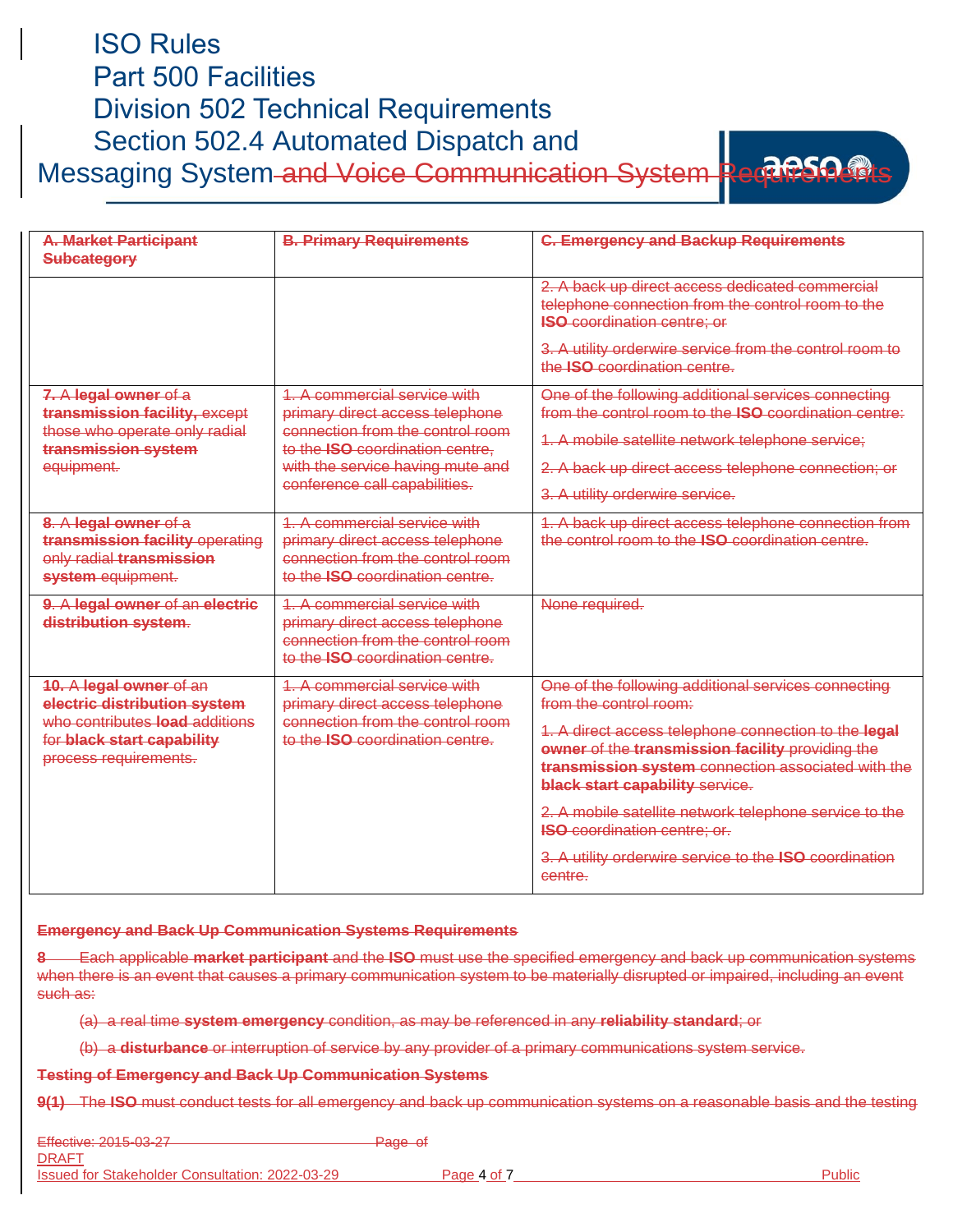# ISO Rules Part 500 Facilities Division 502 Technical Requirements Section 502.4 Automated Dispatch and Messaging System and Voice Communication System Requirents



schedule time and date must be made known reasonably in advance to the **operator** of a **market participant** whose system will be tested.

**(2)** If the test is a success then the **ISO** will not notify the **operator**, but if the test is a failure then the **ISO** will verbally notify the **operator** of the failure no later than twenty four (24) hours after the test in completed.

**(3)** After the **ISO** notifies the **operator** of the testing schedule, the **operator** must ensure that there are trained personnel available to conduct and facilitate the test at the designated date and time.

**(4)** In accordance with the confidentiality provisions of subsection 2(1) of section 103.1 of the **ISO rules** *Confidentiality*, the **ISO** must keep confidential the name of any facility that is subject to testing, and the date and time of the tests.

**(5)** If there is a failure of a test, then the applicable **market participant** or the **ISO**, depending on whose emergency and back up communication system has failed, must ensure the cause is investigated and repaired as soon as reasonably possible, but in any event the system must be repaired no later than five (5) **business days** after:

(a) the date of the test failure, in the case of the **ISO**; or

(b) the date of delivery of notice of the test failure, in the case of the **market participant**.

**(6)** The **ISO** must keep a copy of any test results for no less than two (2) calendar years after the date of the test.

#### **Loss of Emergency and Back Up Communication Systems**

**10(1)** If either the **ISO** or a **market participant** experiences a material disruption or complete loss of any emergency and back up communication systems at a point in time other than during a test period, then verbal notice must be given by:

(a) the **ISO** to all affected **market participants**, if the **ISO** suffers the disruption of loss; or

(b) the applicable **market participant** to the **ISO**, if the **market participant** suffers the disruption or loss.

**(2)** The **market participant** that experiences the disruption or loss must investigate and repair it as soon as reasonably possible, but in any event no later than five (5) **business days** after the date of the discovery of the cause of the disruption or loss.

#### **Appendices**

Appendix 1 – *Technical Standards in Effect as of 2007*

(b) telephone calls from the **ISO** using a direct telephone number that the **pool participant** has provided to the **ISO**.

#### **Revision History**

| <b>Effective Date</b>    | <b>Description of Changes</b>                                                                                                                                                                                                                                                                                                                                               |
|--------------------------|-----------------------------------------------------------------------------------------------------------------------------------------------------------------------------------------------------------------------------------------------------------------------------------------------------------------------------------------------------------------------------|
| 2011-06-01yyyy-<br>XX-XX | Initial release Removed all voice communication requirements.<br>Modified Automated Dispatch and Messaging System applicability and regulatory<br>requirement.                                                                                                                                                                                                              |
| 2013-01-082015-<br>03-27 | Appendix added containing authoritative system availability requirements specified<br>in Table 2 of ISO OPP 003 2<br>Previously defined terms have been un-defined and so the words have been un-<br>bolded. Replaced "effective date" with the initial release date in sections 2(1), 2(2),<br>and 3; and replaced the word "Effective" in the Revision History to "Date". |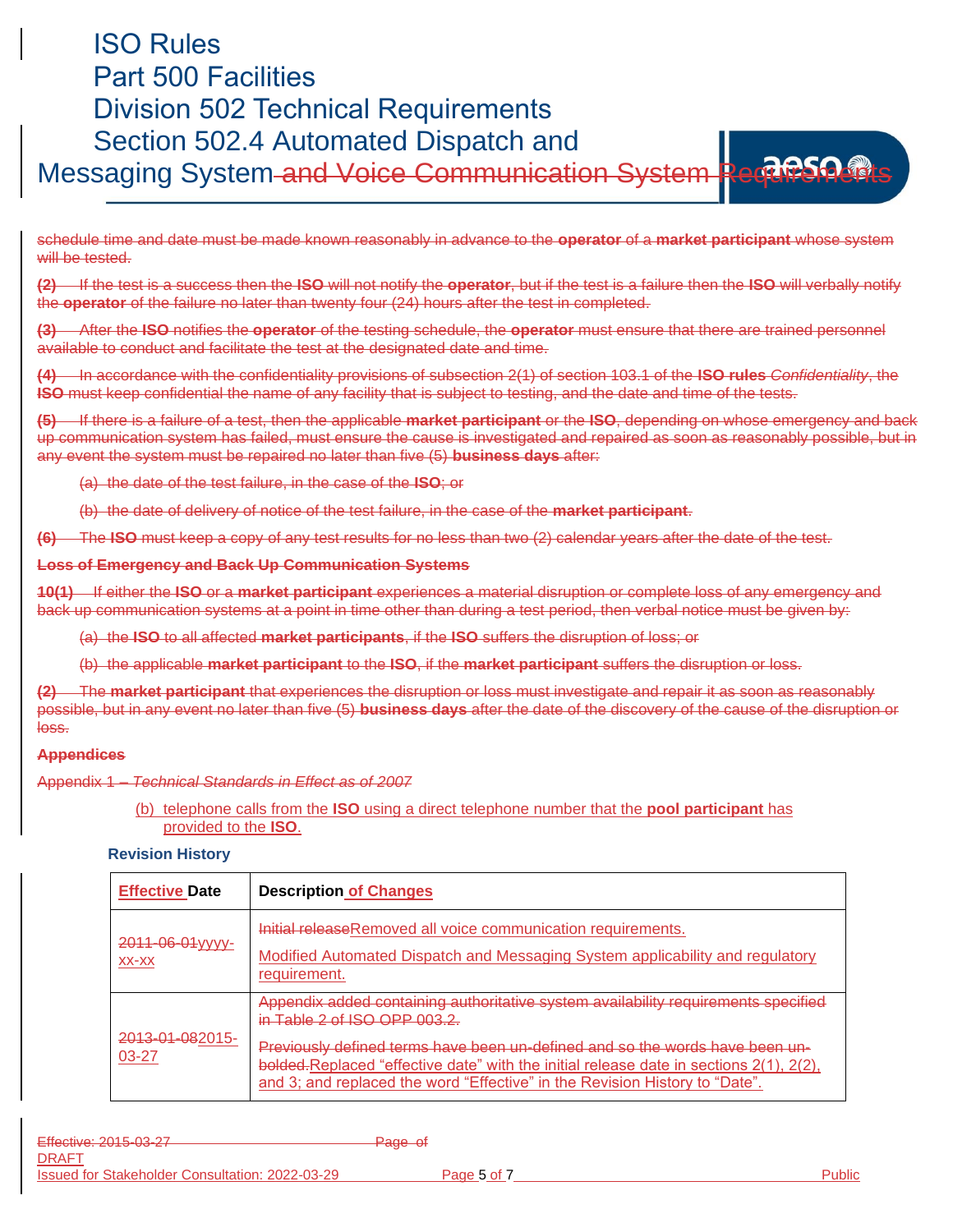# ISO Rules Part 500 Facilities Division 502 Technical Requirements Section 502.4 Automated Dispatch and Messaging System and Voice Communication System Requirement



| 2014-07-02                   | Unbolded the reference to "outage" in Appendix 1.                                                                                                                                                                                                                                                                                                                          |
|------------------------------|----------------------------------------------------------------------------------------------------------------------------------------------------------------------------------------------------------------------------------------------------------------------------------------------------------------------------------------------------------------------------|
| 2015-03-272013-<br>$01 - 08$ | Replaced "effective date" with the initial release date in sections 2(1),(2) and 3; and<br>replaced the word "Effective" in the Revision History to "Date". Appendix added<br>containing authoritative system availability requirements specified in Table 2 of ISO<br>OPP 003.2.<br>Previously defined terms have been un-defined and so the words have been<br>unbolded. |
| 2011-06-01                   | Initial release.                                                                                                                                                                                                                                                                                                                                                           |